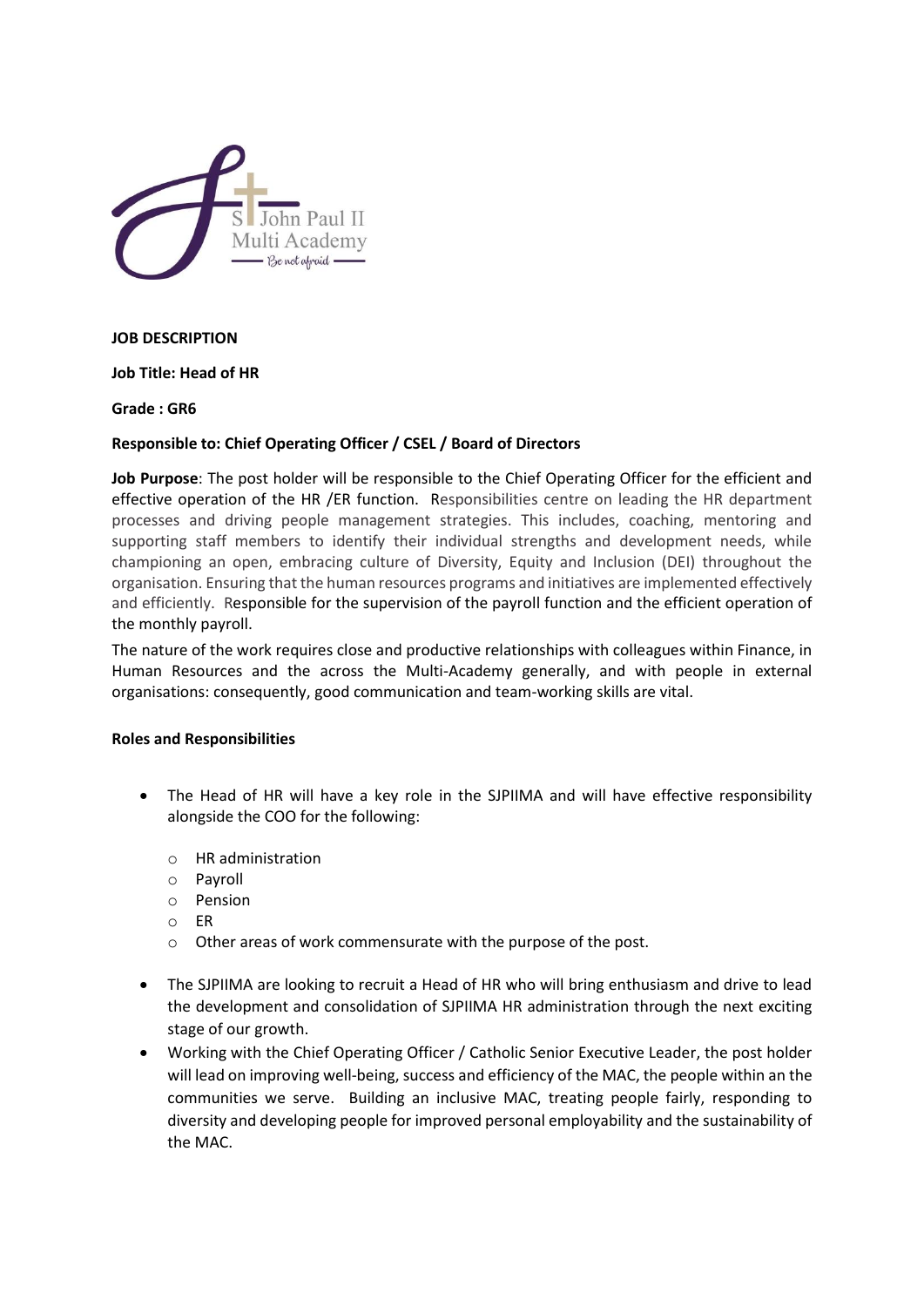- As part of this role the post holder will work closely with the Headteachers / Principals within the MAC to ensure compliance with appropriate procedures, provide advice and guidance on complex cases, upskilling staff as required for the growth and development of the MAC
- The post holder will be responsible for directing the work of HR team within the MAC
- $\bullet$

# **Principal Accountabilities:**

### **HR Management:**

- Ensure all MAC policies and process relating to HR are reviewed and update in accordance with the MAC cycle. Creating people policies for statutory compliance and enabling the MAC to develop to an employer of choice
- Manage, monitor and review the service delivery within each school regarding HR, payroll and pension administration. Providing written reports for the COO /CSEL
- Ensure compliance with GDPR across all HR tasks within the MAC
- Ensure all administration related statutory reports and returns including census are completed and to the appropriate standards

### **Payroll and Pension Services:**

- Ensure the correct pension contribution rate is utilised across the MAC, undertaking timely pension valuations
- Undertake the monthly payroll validation and checks with each appropriate school, working alongside the Finance Manager
- Ensure all EOY certificates are produced for Teachers pensions
- Ensure all Salary statements are produced annually
- Ensure all HR changes are recorded and processed correctly through the MAC systems.
- Ensure that every school within the MAC adhere to all HR related policies and procedures producing monthly reports on each school within the MAC.
- Review and amend HR related policy and procedures in accordance within the MAC cycle.
- Inform and advise the senior leaders on HR matters in order to identify trends and facilitate strategic decision making.
- Contribute to the due diligence and project management process for schools wishing to join the MAC for any HR / Administration aspects.
- Work with schools on the administration of all HR process including areas such as occupational health
- Ensure all HR related statutory reports and returns including workforce census and SCR are completed and to the appropriate standards.
- Monitor and evaluate the appraisal process across the MAC, reporting to the COO/CSEL.

# **Employee Relations**

- Create people policies
- Dealing with complex cases
- Supporting the MAC through restructuring and change processes
- Ensuring engagement is maintained and managers act in a way that involves their staff
- Managing the relationship alongside the MAC SLT between the MAC, unions and the employee body
- Ensuring managers are upskilled to deal with people in a fair and effective manner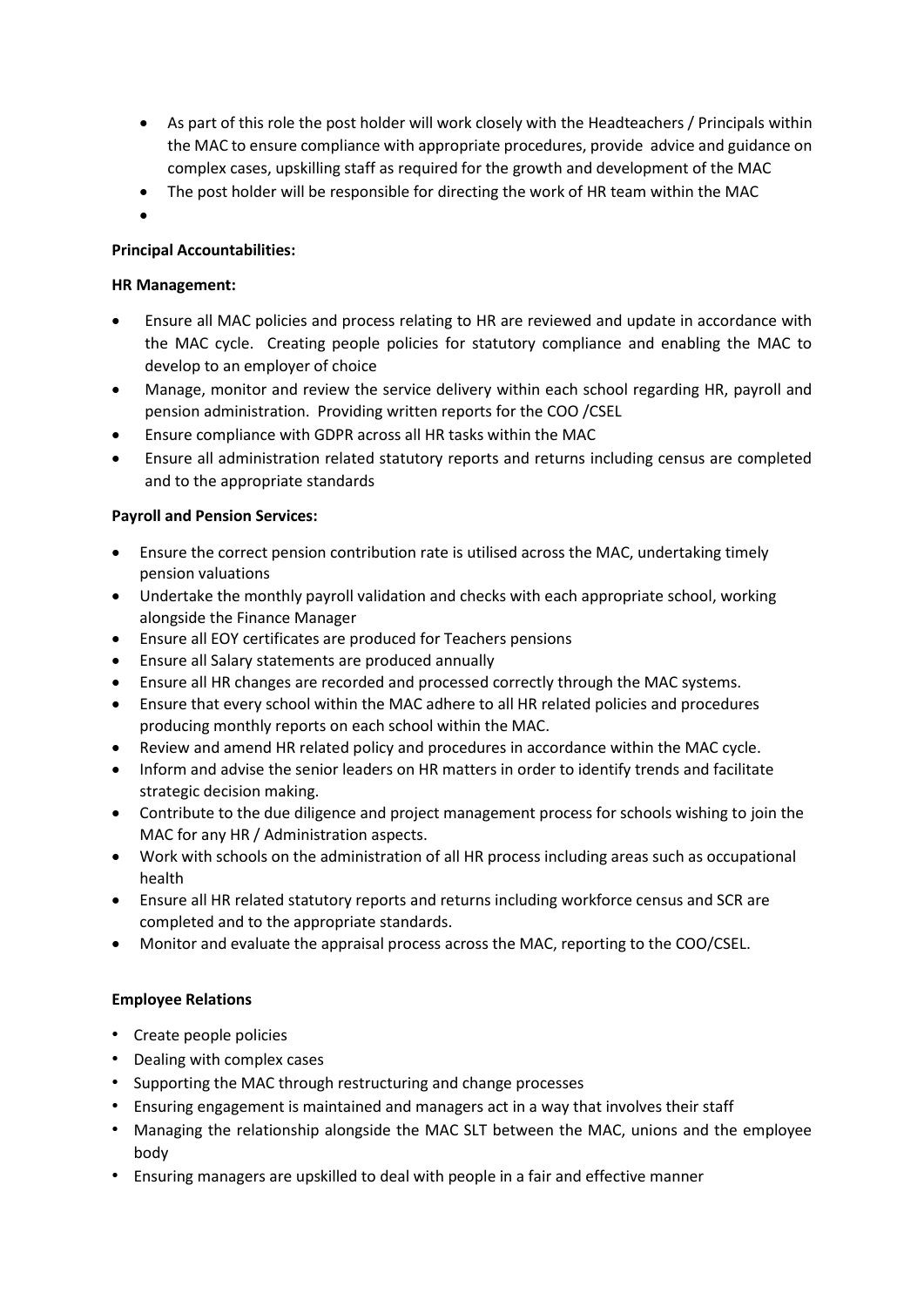• Overseeing all people practices to ensure they are legally complaint

### **Business Planning:**

- Contribute to the development and reviews of a 3 year strategic business plan ensuring objectives are linked to the overall long term financial plan of the MAC.
- To manage special projects as required.

### **General responsibilities**

- Individuals have a responsibility for promoting and safeguarding the welfare of children and young people he/she is responsible for or comes into contact with.
- To undertake appropriate professional development including adhering to the principle of performance management.
- To participate in the operation of the MAC Appraisal Scheme
- Such other duties as may be appropriate to achieve the objectives of the post to assist the leadership team in the fulfilment of its objectives commensurate with the post holder's salary grade, abilities and aptitudes.

### **Safeguarding**

 The jobholder is expected to observe their obligations in accordance with the MAC policy, and to report any concerns that they may have regarding a child or young person's welfare to the appropriate person.

#### **People**

 Overall responsibility for all employees within the MAC. The jobholder must observe their safeguarding, health and safety, confidentiality, data protection, and equality and diversity obligations, as set out in this job description

#### **Staffing**

Direct responsibilities for the MAC HR officers

#### **Financial**

Ensure adherence to Academies Financial Handbook and the scheme of delegation

#### **Physical Resources**

• The post holder will be responsible for the physical resources required to perform their role e.g. computer, software.

#### **Special Conditions of Employment**

#### Rehabilitation of Offenders Act 1974

 This job is exempt from the provisions of the Rehabilitation of Offenders Act 1974. Appointment to this job is subject to an enhanced DBS disclosure being obtained, and any relevant convictions cautions and reprimands being considered. Any convictions cautions or reprimands of relevance, obtained by the jobholder after enhanced DBS clearance has been acquired, must be disclosed to the Principal by the jobholder. Failure by the jobholder to do so, or the obtaining by the jobholder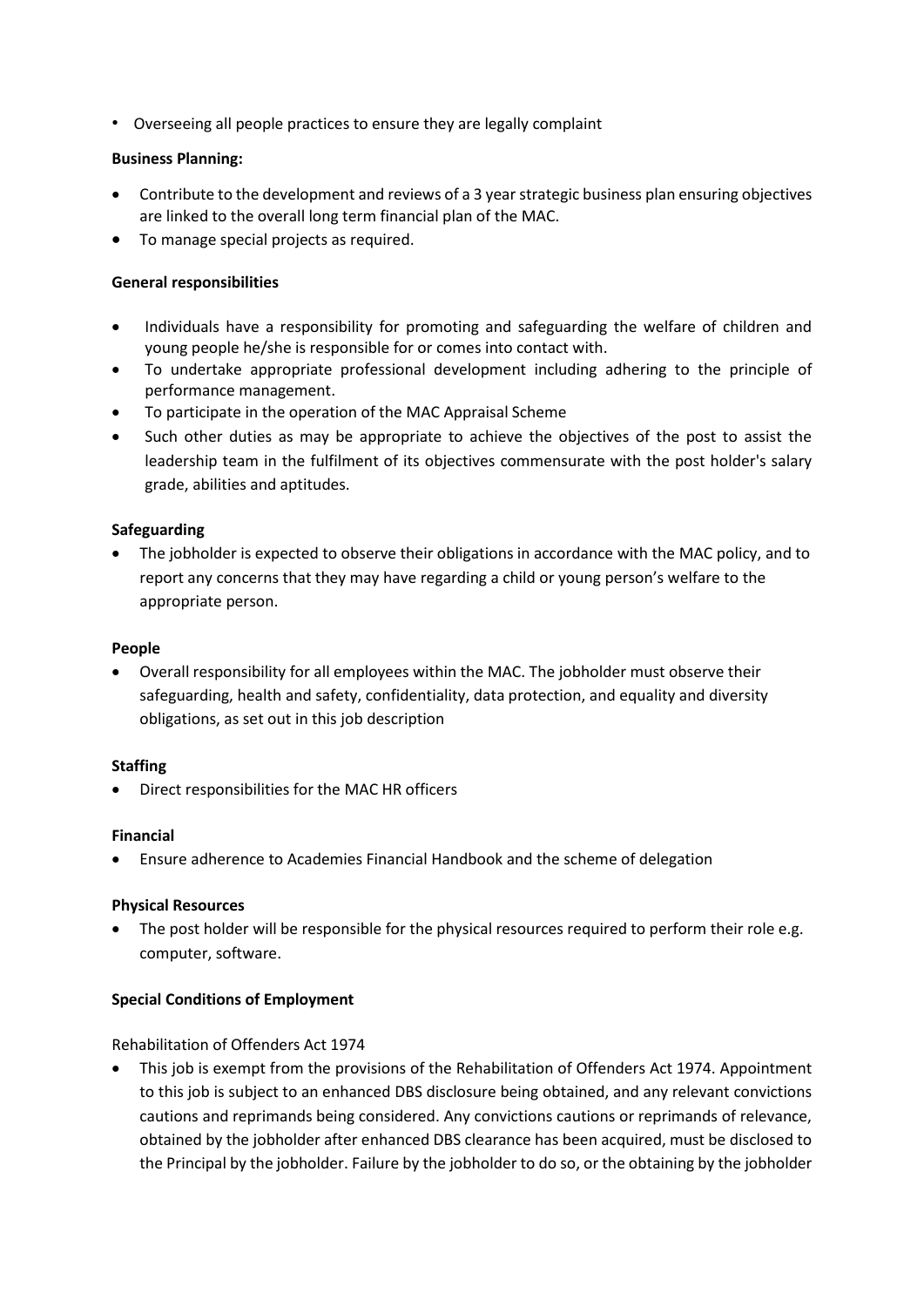of a relevant conviction caution or reprimand, may be managed in accordance with JPIIMAC Disciplinary Procedure.

## Health and Safety

 The jobholder is required to exercise their duty of care by taking responsibility for their own health and safety, and the health and safety of other people who may be affected by their acts or omissions (failure to act). Full guidance regarding health and safety is set out in the JPIIMAC Health and Safety Policy, and in any risk assessments relevant to the jobholder's role or circumstances. Both can be accessed via the jobholder's line manager and must be observed.

# Equality and Diversity

 John Paul II Multi Academy is committed to equality and values diversity. As such it is committed to fulfilling its Equality Duty obligations, and expects all staff and volunteers to share this commitment. The Duty requires the MAC to have due regard to the need to eliminate unlawful discrimination, harassment and victimisation, advance equality of opportunity and foster good relations between people who share characteristics, such as age gender, race and faith, and people who do not share them. Staff and volunteers are required to treat all people they come into contact with, with dignity and respect, and are entitled to expect this in return.

# Training and Development

 The MAC has a shared responsibility with the jobholder for identifying and satisfying training and development needs. The jobholder is expected to actively contribute to their own continuous professional development, and to attend and participate in any training or development activities required to assist them in undertaking their role and meeting their safeguarding and general obligations.

#### Mobility

- The jobholder may be required to transfer to any job appropriate to their grade at such a place as in the service of the MAC they may be required, in accordance with legitimate operational requirements and / or facilitating the avoidance of staffing reductions.
- This job description reflects the major tasks to be carried out by the jobholder and identifies the level of responsibility at which the jobholder will be required to work, as at the date on which the last review took place.

This job description may subject to review and/ or amendment at any time to reflect the requirements of the job. Any amendments will be made in consultation with any existing jobholder, and will be commensurate with the grade for the job. The jobholder is expected to comply with any reasonable management requests

# **Head of HR - Person Specification**

The successful candidate will meet the following person specification. Please note that the listed criteria will form the basis of the selection process. Applicants should address all elements of the Person Specification, indicating experience and where appropriate citing supporting examples within their application.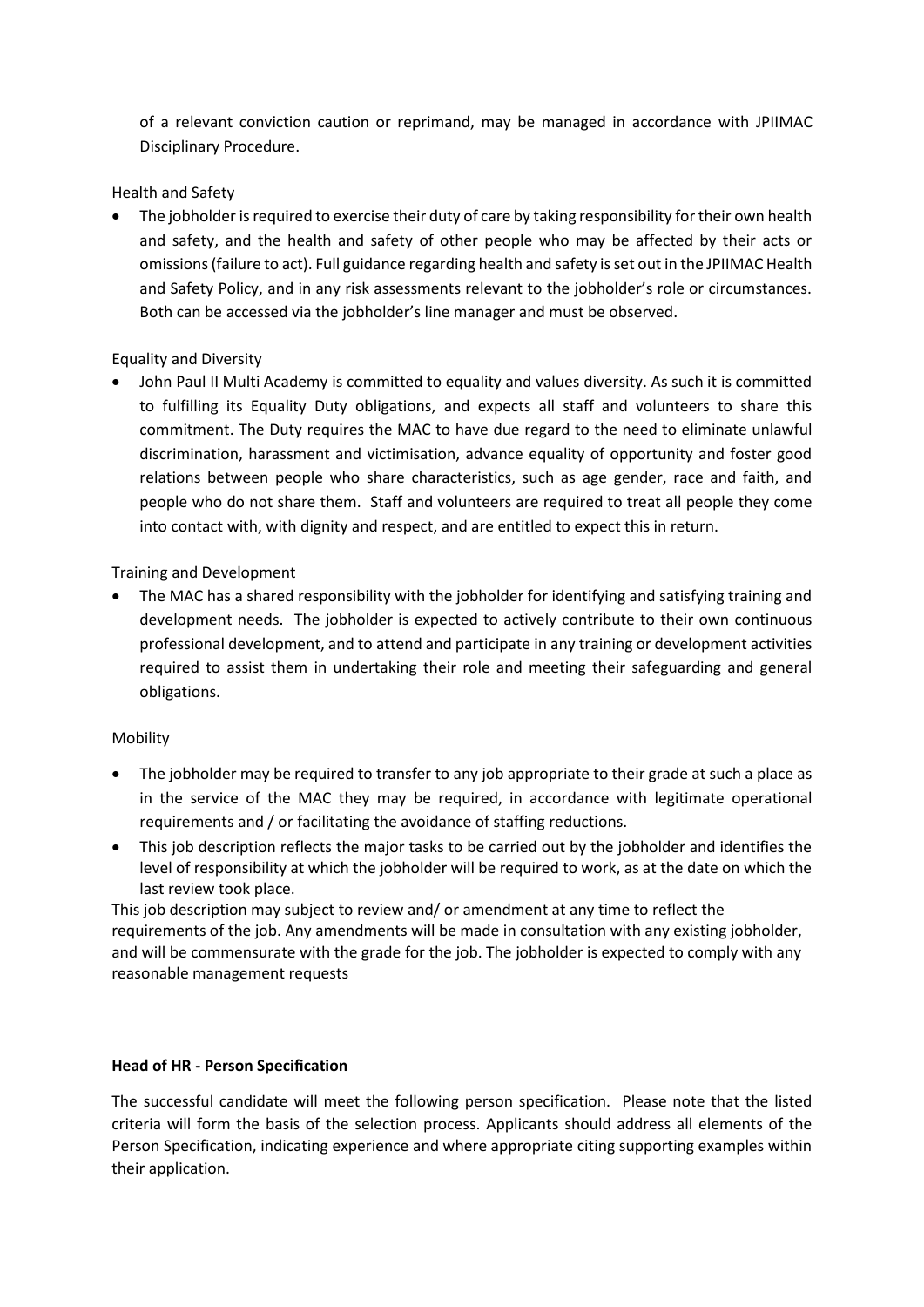| <b>Attributes</b>           | <b>Essential</b>                                                                                                                                                                                                                                                                                                                                                                                                                                                                                                                                                                                                                                                                                                                                                                                                                                                                                                                                                                                             | <b>Desirable</b>                                                                                                                                                                                                                                                                                                                                                                                                                                                                                                   |
|-----------------------------|--------------------------------------------------------------------------------------------------------------------------------------------------------------------------------------------------------------------------------------------------------------------------------------------------------------------------------------------------------------------------------------------------------------------------------------------------------------------------------------------------------------------------------------------------------------------------------------------------------------------------------------------------------------------------------------------------------------------------------------------------------------------------------------------------------------------------------------------------------------------------------------------------------------------------------------------------------------------------------------------------------------|--------------------------------------------------------------------------------------------------------------------------------------------------------------------------------------------------------------------------------------------------------------------------------------------------------------------------------------------------------------------------------------------------------------------------------------------------------------------------------------------------------------------|
| Knowledge and<br>Experience | • Successful experience of working<br>in a school or Academy HR<br>Management role, or in a similar<br>position working alongside<br>schools e.g. LA or independent<br>education sector or a consultant<br>• Experience of managing large<br>and complex business and<br>administration functions;<br>• Experience of developing and<br>implementing systems and<br>processes<br>• Demonstrate situational decision<br>making                                                                                                                                                                                                                                                                                                                                                                                                                                                                                                                                                                                | • Successful experience of working<br>in a school or Academy<br>management role and managing<br>school administration, payroll<br>and pensions<br>• HR qualification<br>• Engagement with wider<br>educational partnerships<br>spanning the primary, secondary<br>and local authority sectors e.g.<br>TSAs, MATs or the Diocese<br>• Experience of developing school<br>or academies administration<br>systems<br>• Experience of managing a large<br>team                                                         |
| <b>Skills and Abilities</b> | • Excellent administration<br>management and planning skills.<br>• Ability to introduce and maintain<br>effective and robust systems and<br>processes<br>• Ability to manage an SLA<br>between central provision and<br>individual schools<br>• Outstanding communication<br>skills; ability to communicate<br>effectively at CSEL, Headteacher,<br>senior staff and Trustees level<br>and to liaise effectively with<br>internal and external<br>stakeholders, as well as<br>Government agencies<br>• Ability to analyse complex<br>information and to offer sound,<br>reliable professional advice<br>• Commercial awareness and<br>ability to achieve value for<br>money within business and<br>operations functions<br>• Competent and confident in<br>using Microsoft Office<br>• Ability to work effectively under<br>pressure, managing conflicting<br>priorities and to meet challenging<br>deadlines<br>• Ability to work independently to<br>tackle problems creatively and to<br>think laterally. | • Ability to interrogate school<br>performance data and systems<br>accurately and identify next steps<br>for progress<br>• Good negotiation skills<br>• Ability to successfully manage<br>initiatives for change<br>• Experience of advanced Excel<br>skill including the use of pivot<br>tables and macros.<br>• Experience of Powerpoint,<br>publisher<br>• Experience of marketing and<br>branding<br>• Receptive to new ideas and able<br>to generate them<br>• Knowledge of using educational<br>HR packages. |